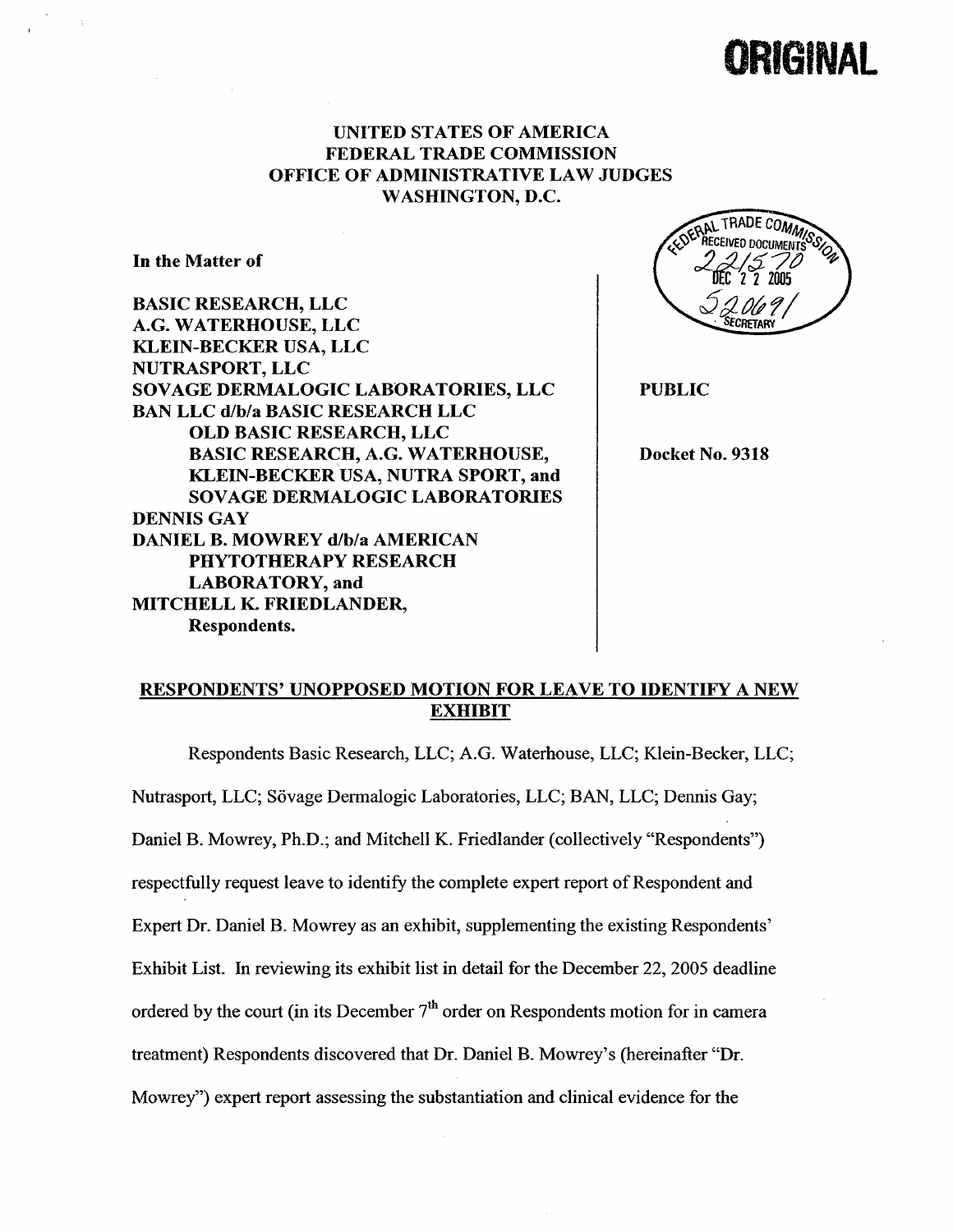challenged products was inadvertently omitted from Respondents' previously exchanged Exhibit Lists.

Complaint Counsel infonned Respondents that they have no objection to the addition of Dr. Mowrey's expert report as an exhibit In fact, Complaint Counsel have identified Dr. Mowrey's report as one of their own exhibits. Thus, there is no harm or prejudice to opposing counsel.

Dr. Mowrey's report is critical to an understanding of the scientific substantiation for the products at issue. Designation of Dr. Mowrey's report as an exhibit for Respondents will likely reduce the time Respondents require for examining Dr. Mowrey, avoiding the need for testimony on every aspect stated succinctly in his report. For the foregoing reasons, Respondents respectfully request that his Honor grant Respondents leave to identify Dr. Mowrey's report as an exhibit. Attached hereto is a draft order for this motion.

Respectfully Submitted.

Jonathan W. Emord  $\n *Emprd* & Associates, P.C.\n$ 1800 Alexander Bell Drive Suite 200 Reston, VA 20191 Tel. (202) 466-6937 Fax (202) 466-6938

Counsel for Basic Research, LLC G. Waterhouse, LLC Klein-Becker USA, LLC Nutrasport, LLC Sovage Dermalogic Laboratories LLC, BAN, LLC

Stephen E. Nagin Nagin, Gallop & Figueredo, P.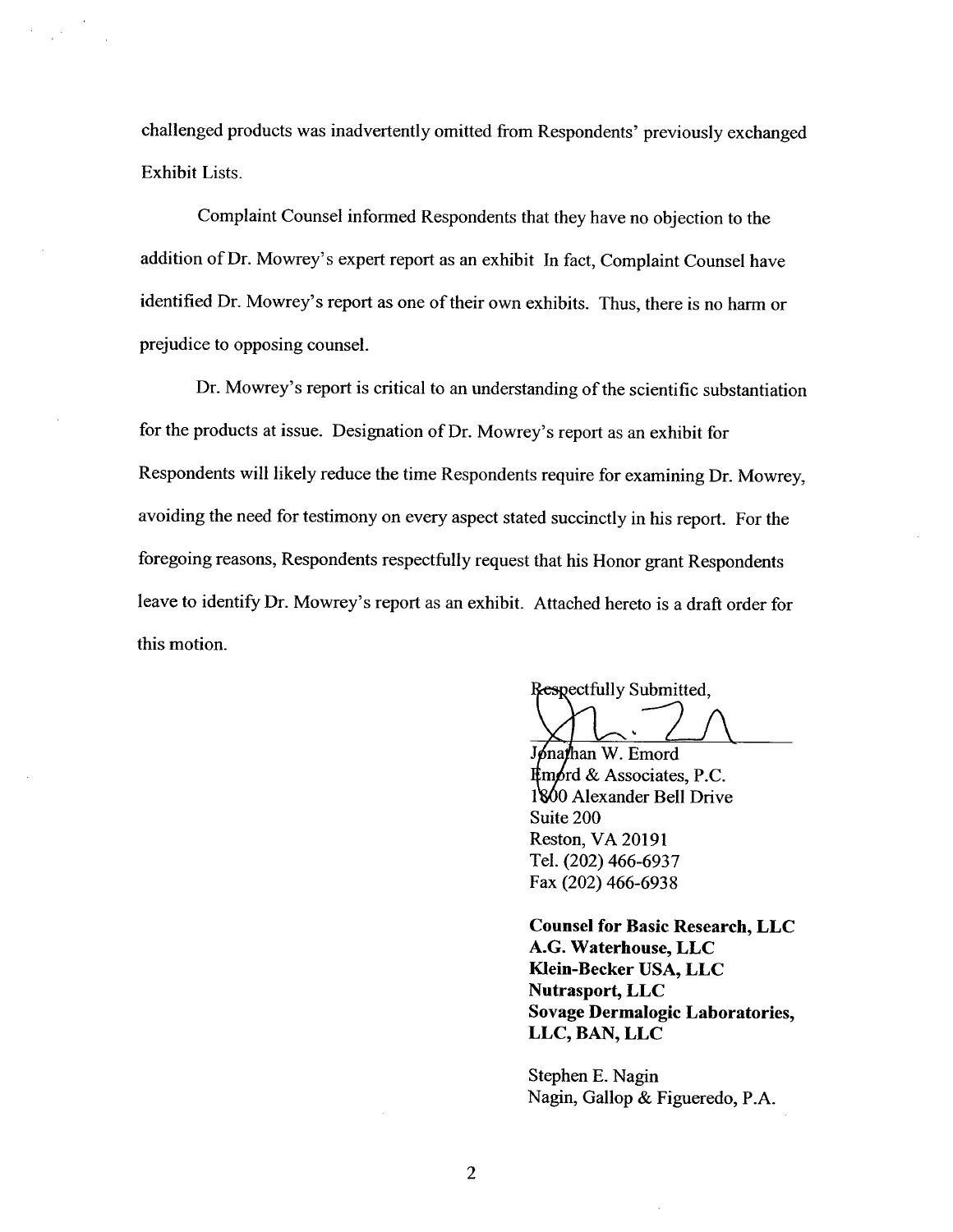18001 Old Cutler Road Miami, Florida 33157 Tel. (305) 854-5353 Fax (305) 854-5351

#### Counsel for Basic Research, LLC

Richard Burbidge, Esq. Burbidge & Mitchell 215 South State Street Suite 920 Salt Lake City, Utah 84111

#### Counsel for Dennis Gay

Ronald F. Price PETERS SCOFIELD PRICE A PROFESSIONAL CORPORATION 340 Broadway Centre <sup>111</sup>East Broadway Salt Lake City, Utah 84111 Telephone: (801) 322-2002 Facsimile: (801) 322-2003

## Counsel for Respondent Daniel B. **Mowrey**

Mitchell K. Friedlander 5742 West Harold Gatty Drive Salt Lake City, Utah 84111

Pro se.

Dated: December 22, 2005

 $\mathcal{L}$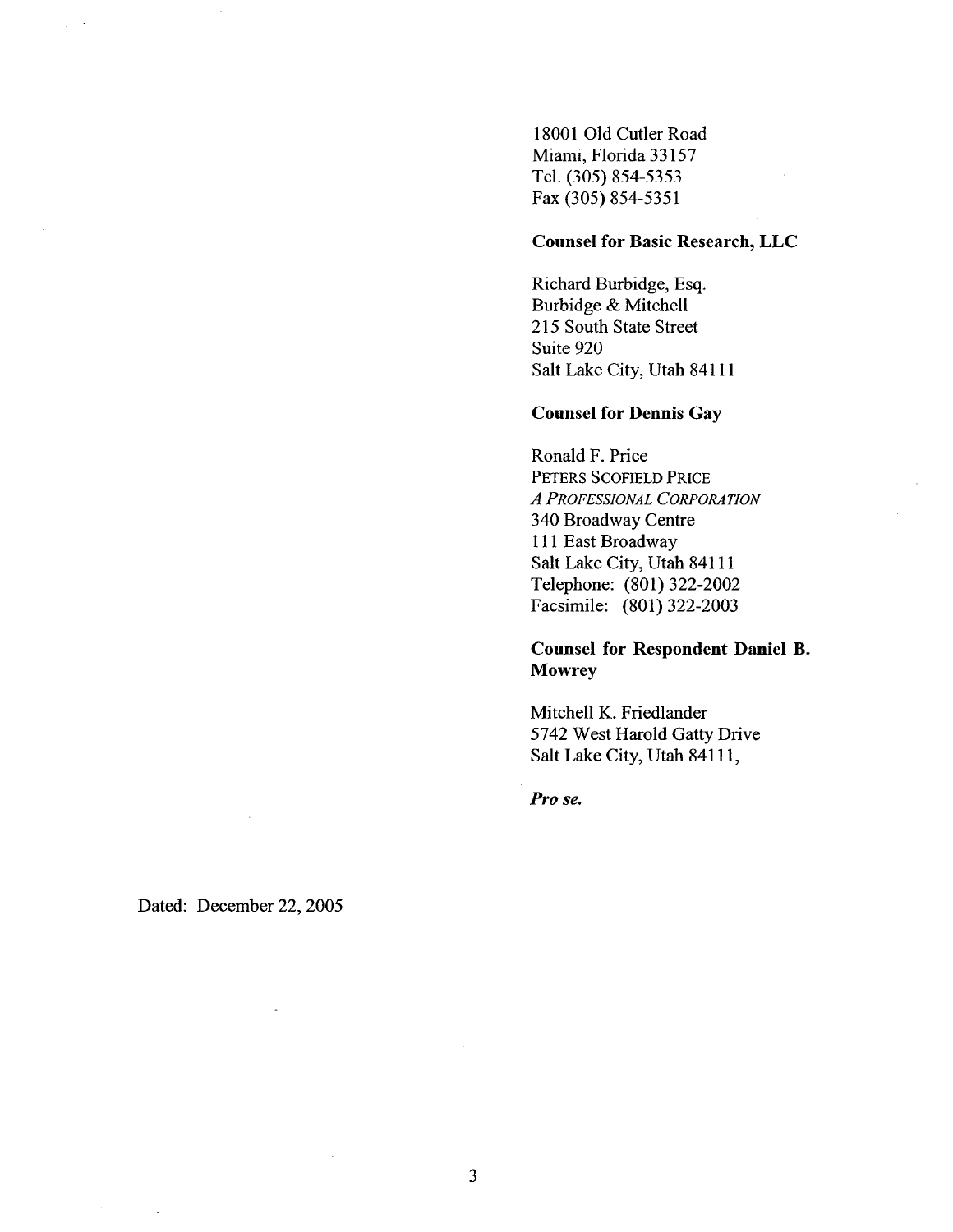### UNITED STATES OF AMERICA FEDERAL TRADE COMMISSION OFFICE OF ADMINISTRATIVE LAW JUDGES WASHINGTON, D.

à.

In the Matter of

 $\alpha$ 

| <b>BASIC RESEARCH, LLC</b>              |  |
|-----------------------------------------|--|
| A.G. WATERHOUSE, LLC                    |  |
| <b>KLEIN-BECKER USA, LLC</b>            |  |
| NUTRASPORT, LLC                         |  |
| SOVAGE DERMALOGIC LABORATORIES, LLC     |  |
| <b>BAN LLC d/b/a BASIC RESEARCH LLC</b> |  |
| <b>OLD BASIC RESEARCH, LLC</b>          |  |
| BASIC RESEARCH, A.G. WATERHOUSE,        |  |
| KLEIN-BECKER USA, NUTRA SPORT, and      |  |
| <b>SOVAGE DERMALOGIC LABORATORIES</b>   |  |
| <b>DENNIS GAY</b>                       |  |
| <b>DANIEL B. MOWREY d/b/a AMERICAN</b>  |  |
| PHYTOTHERAPY RESEARCH                   |  |
| <b>LABORATORY</b> , and                 |  |
| MITCHELL K. FRIEDLANDER,                |  |
| <b>Respondents.</b>                     |  |
|                                         |  |

PUBLIC

 $\overline{1}$ 

 $\overline{\phantom{a}}$ 

Docket No. 9318

# ORDER GRANTING RESPONDENTS' UNOPPOSED MOTION FOR LEA VE TO IDENTIFY A NEW EXHIBIT

On December 22, 2005 Respondents sought leave to identify the expert report and all attachments thereto of Respondent and Expert Daniel B. Mowrey, Ph.D., as an exhibit, inadvertently omitted from previous exchanges of Respondents' Final Proposed Exhibit List. Complaint Counsel having no objection and Respondents having shown good cause, the motion is hereby GRANTED.

It is hereby ORDERED that Respondents are granted leave to identify the report and all its attachments as a new exhibit on Respondents' Final Proposed Exhibit List. Respondents shall exchange and provide courtesy copies of the Respondents' Final Proposed Exhibit List listing the new exhibit within five days of this order.

 $\mathcal{L}^{\mathcal{L}}$ 

ORDERED:

Stephen J. McGuire Chief Administrative Law Judge

Date:

 $\sim 10$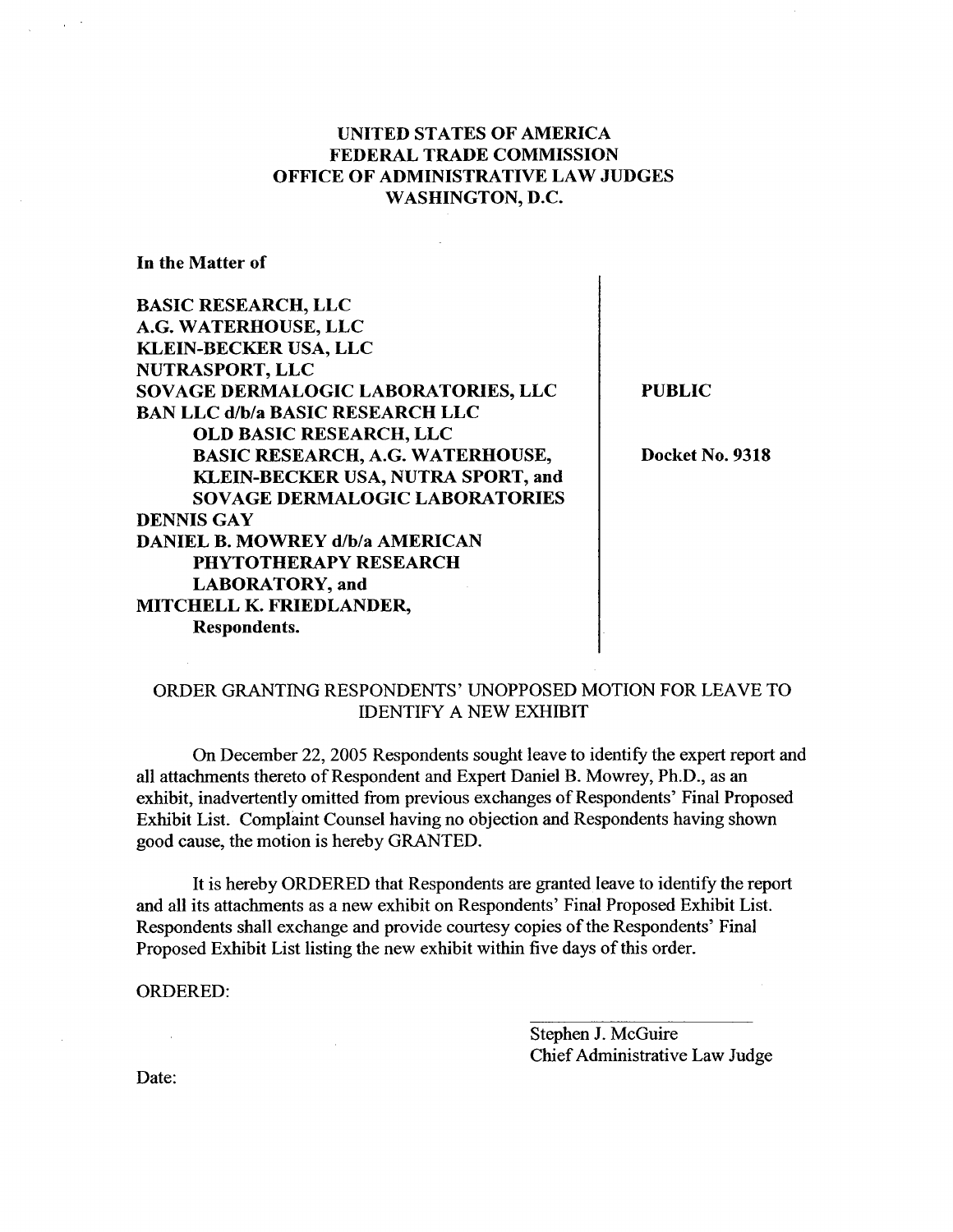#### UNITED STATES OF AMERICA FEDERAL TRADE COMMISSION OFFICE OF ADMINISTRATIVE LAW JUDGES WASHINGTON, D.

In the Matter of

BASIC RESEARCH, LLC G. WATERHOUSE, LLC KLEIN-BECKER USA, LLC NUTRASPORT, LLC SOVAGE DERMALOGIC LABORATORIES, LLC BAN LLC d/b/a BASIC RESEARCH LLC OLD BASIC RESEARCH, LLC BASIC RESEARCH, A.G. WATERHOUSE KLEIN-BECKER USA, NUTRA SPORT, and SOVAGE DERMALOGIC LABORATORIES DENNIS GAY DANIEL B. MOWREY d/b/a AMERICAN PHYTOTHERAPY RESEARCH LABORATORY, and MITCHELL K. FRIEDLANDER Respondents

Docket No. 9318

#### CERTIFICATE OF SERVICE

I hereby certify that on this  $22<sup>nd</sup>$  day of December, 2005 I caused the

Respondents' Unopposed Motion for Leave to Identify a New Exhibit to be filed and

served as follows:

1) an original and one paper copy filed by hand delivery and one electronic copy in PDF fonnat filed by electronic mail to

> Donald S. Clark **Secretary** U.S. Federal Trade Commission 600 Pennsylvania Avenue, N. Room H- 159 Washington, D.C. 20580 Email: secretary@ftc.gov

2) two paper copies delivered by hand delivery to: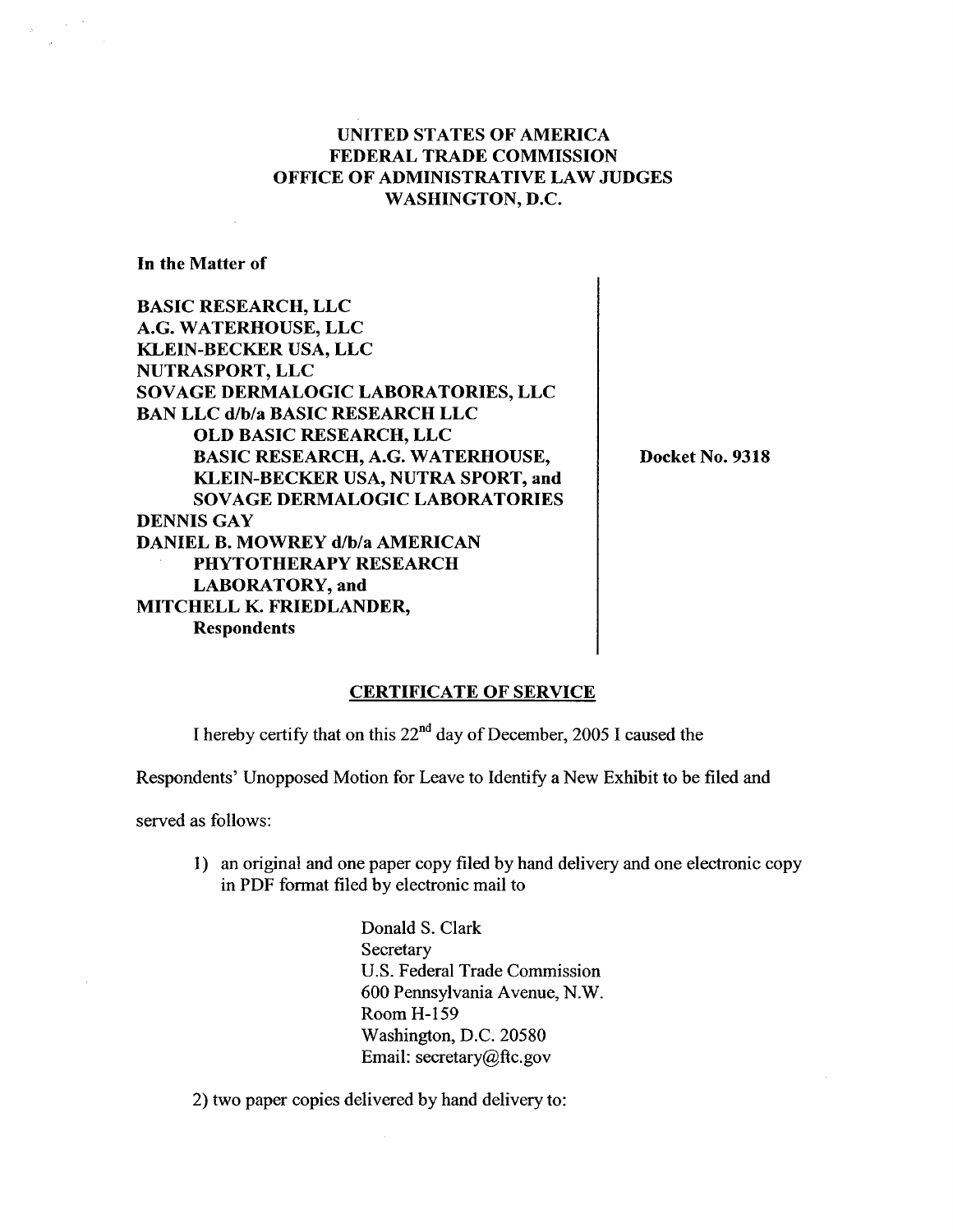The Hon. Stephen J. McGuire Chief Administrative Law Judge U.S. Federal Trade Commission 600 Pennsylvania Avenue, N. Room H- 112 Washington, D.C. 20580

3) one paper copy by first class U.S. Mail to:

 $\rightarrow$ 

James Kohm Associate Director, Enforcement U.S. Federal Trade Commission 601 New Jersey Avenue, N. Washington, D.C. 20001

4) one paper copy by first class U.S. mail and one electronic copy in PDF format by electronic mail to:

> Laureen Kapin Joshua S. Milard Laura Schneider Walter C. Gross III Lemuel W.Dowdy Edwin Rodriguez U.S. Federal Trade Commission 600 Pennsylvania Avenue, N. Suite NJ-2122 Washington, D.C. 20580 Email: lkapin@ftc.gov jmillard@ftc.gov lschneider@ftc.gov wgross@ftc.gov ldowdy@ftc.gov erodriguez@ftc.gov

Stephen E. Nagin Nagin, Gallop & Figueredo, P. 3225 Aviation Avenue Third Floor Miami, FL 33133-4741 Email: snagin@ngf-law.com

Richard D. Burbidge Burbidge & Mitchell 215 South State Street